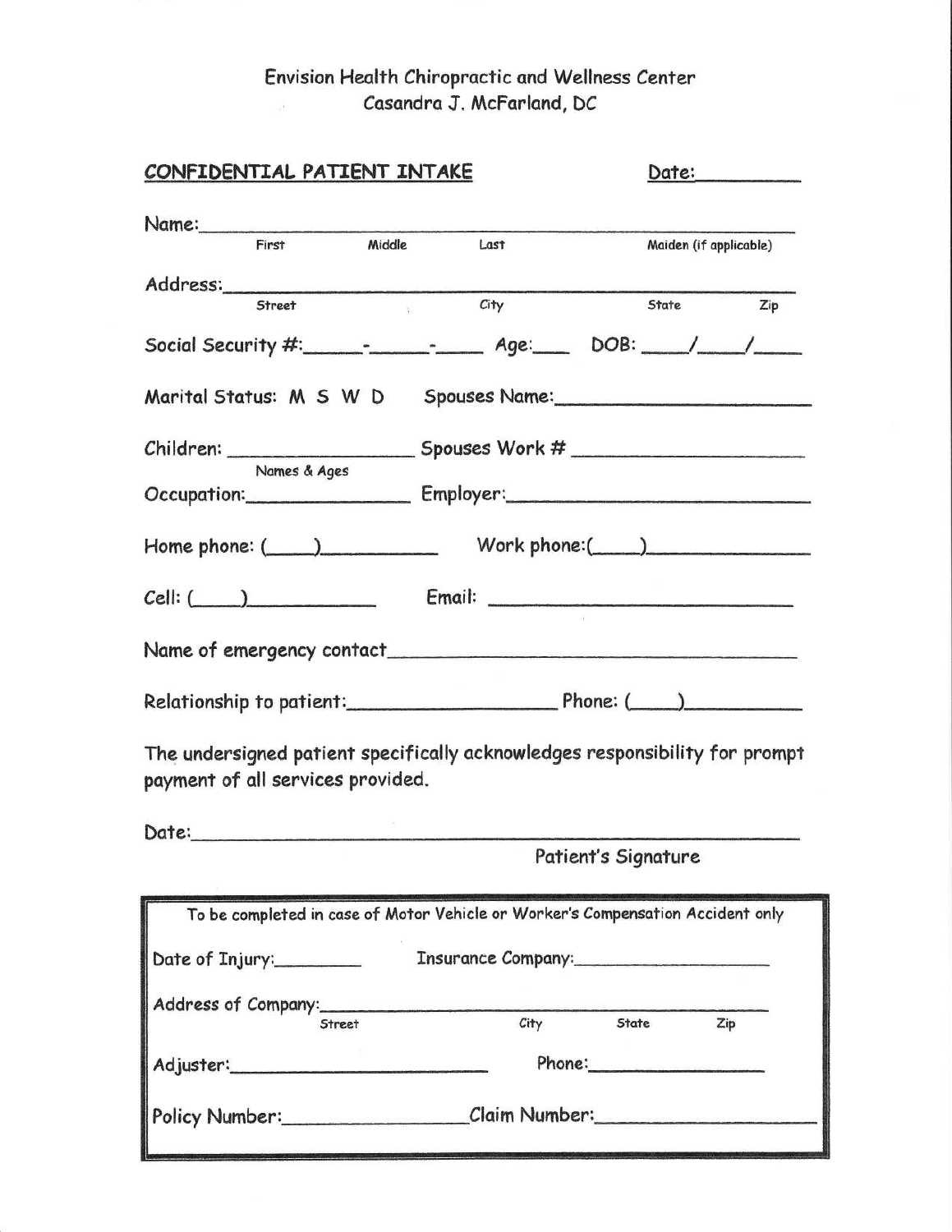## CONFIDENTIAL PATIENT HISTORY

What brings you in today? (present health complaints)

How and when did your problems begin? (be as specific as possible)

How intense is your pain *today*? minimal mild moderate severe

How intense is your pain *usually*? minimal mild moderate severe

Is your pain/symptoms: increasing  $\Box$ decreasing staying the same

How often do you have pain/symptoms: (please circle only one)

Occasional (25% of time) Frequent (75% of time)

Intermittent (50% of time) Constant (100% of time)

Please describe the character of your pain/symptoms: (circle all that apply)

Stabbing Sharp Aching Soreness Numbness Weakness Shooting Tingling Burning Throbbing Stiffness Paralysis Tightness/spasm Other (explain)

Have you tried anything to alleviate your symptoms?

What types of activities (work or social) aggravate your condition:

Are your symptoms affecting any of the following (circle all that apply) Sleeping Walking Sitting Lifting Driving Standing Running Working Other(explain)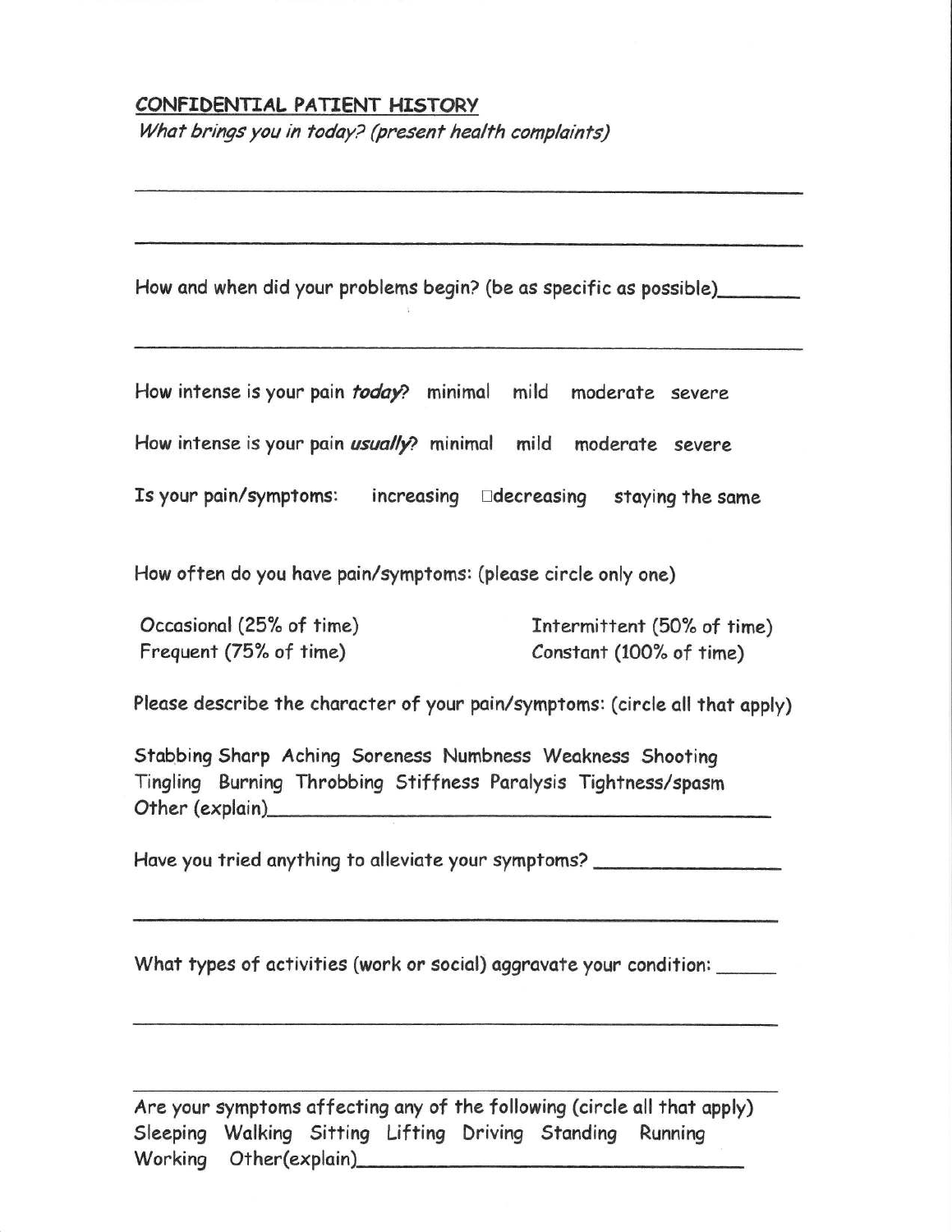Have you seen anyone else for your present complaint(s)? Yes No

If yes, list facility and/or health care provider name:

If so, what was their diagnosis and treatment?

Since your symptoms began, have you noticed any changes or problems with the following? (circle all that apply)

Bowel/Bladder Digestion Nausea Vomiting Swallowing Vision Hearing Sexual Function Breathing Coughing Weakness Numbness Dizziness Smelling Tasting Other(please explain)

### Lifestyle

Are you currently taking any prescription medication(s)? Yes No

If yes, what for?

Names of medication(s):

Are you currently taking any non-prescription medication (aspirin, Advil, Tums, etc) Yes No If yes, what types?

Are you taking any nutritional supplements or herbs? Yes No

If yes, what types? $\sqrt{\frac{1}{2} \left( \frac{1}{2} + \frac{1}{2} \right)^2 + \left( \frac{1}{2} + \frac{1}{2} \right)^2}$ 

|                  | Do you do any of the following? (please circle all that apply) |
|------------------|----------------------------------------------------------------|
| Smoke            | How much?                                                      |
| Use alcohol      | How much/often?                                                |
| Drink coffee/tea | How much/day?                                                  |
| Drink soda       | How much/day?                                                  |
| Drink water      | How much/day?                                                  |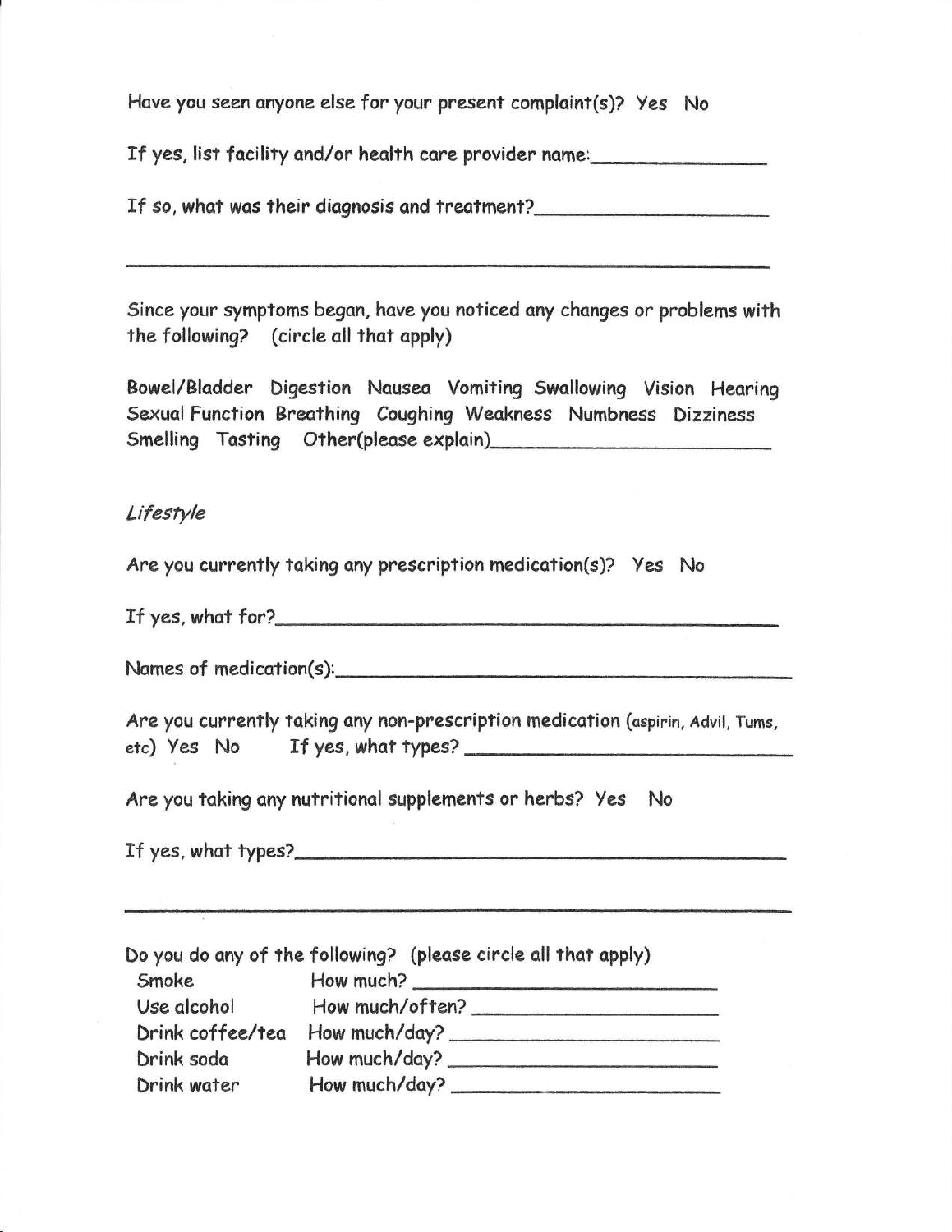#### **Medical History**

Please list any past hospitalizations, surgeries, broken bones, accidents/falls, 

Who is your Family Doctor/Primary Care Physician? \_\_\_\_\_\_\_\_\_\_\_\_\_\_\_\_\_\_\_\_\_\_\_\_\_\_\_\_\_\_ What is the name of their facility and the location? Is there any family history of (circle all that apply): **Heart Disease/Attacks Diabetes** Arthritis Cancer Depression **High Blood Pressure** Stroke

Please list any other health concerns that were not adequately addressed in

Mark the intensity of your pain today 1-no pain 10-intense pain example  $\frac{12345678910}{12345678910}$ 1.  $\frac{1}{12345678910}$ 2.  $\frac{12345678910}{12345678910}$ Mark area & type of pain on drawing using code below:  $3.$   $\frac{1}{1}$   $\frac{2}{3}$   $\frac{4}{5}$   $\frac{5}{6}$   $\frac{7}{8}$   $\frac{8}{9}$   $\frac{10}{10}$ N-Numb P-Pain T-Tingling A-Ache S-Sore S-Stiff

Please Do Not Write Below This Line